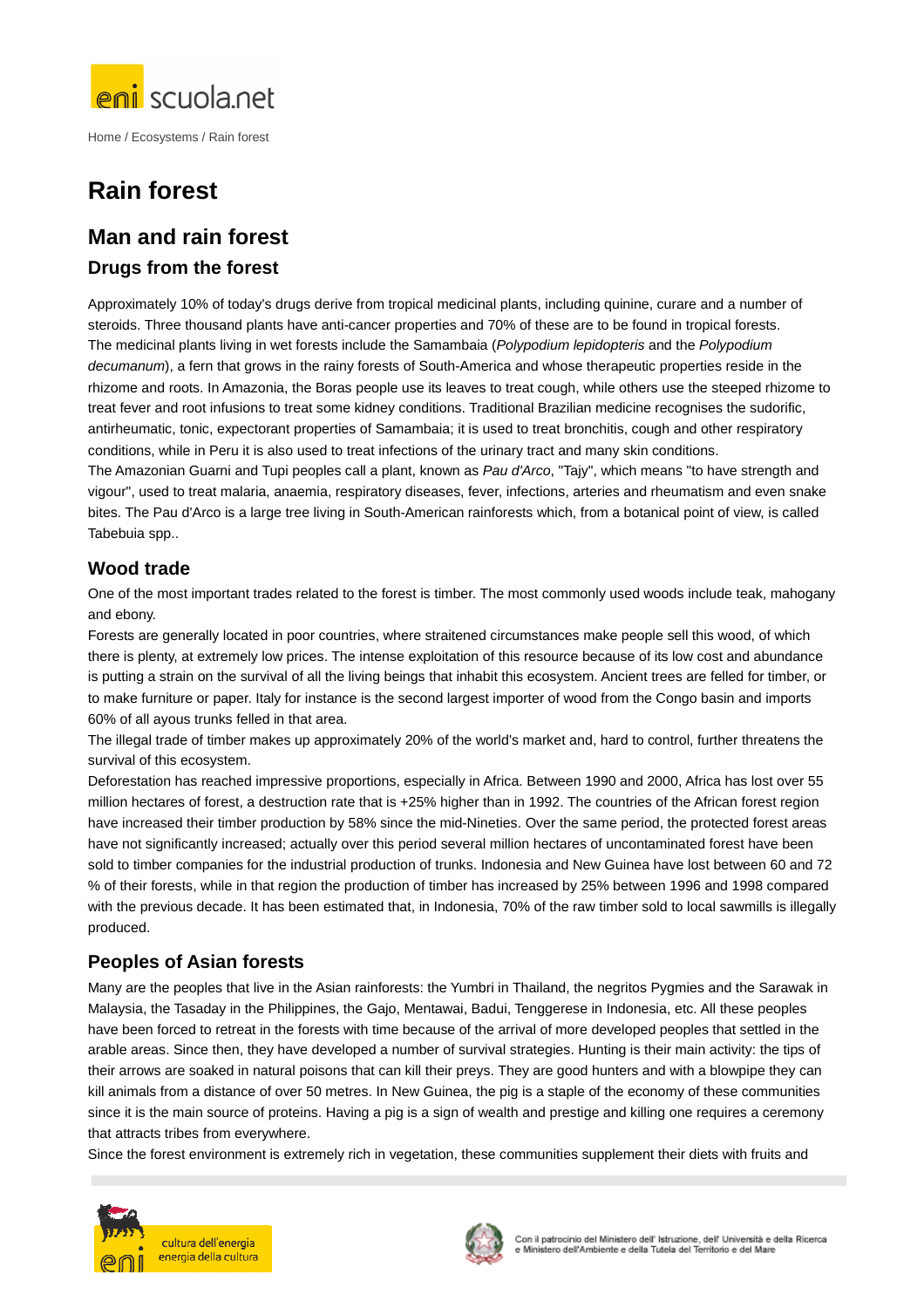

Home / Ecosystems / Rain forest

plants. They also make drugs with plants, by making use of the thorough knowledge they have acquired over the centuries, and attract botanists and agronomists from all over the world.

### **Peoples of African forests**

For centuries, the European have thought the Tropical forests were inhospitable and dangerous. In fact in the heart of the forest, in Zambia, Cameroon, Gabon, Congo and the Central African Republic, live peoples who regard the forest as a protective and generous home. They are tribes of hunters and gatherers, who are short and not too muscular to adapt to the environment. Recent studies showed that their diets are better than those of other sub-Saharan African people. They generally live in groups of 15 - 60 people, hunting and gathering vegetables and honey. They perfectly know the forest and its inhabitants, both animals and plants. In particular, they know how to make use of the specific properties of thousands of plants they use as food, to make poison, relieve pain, treat wounds and fevers. The products of the forest are collected in baskets, carried on the back especially by women, who can bear loads weighing one half of their body weight. The most valuable gift of the forest, also called "liquid gold", is honey, which is collected even at 30 metres above ground by people climbing with lianas and strings. Men take along some embers wrapped up in large leaves, with whose smoke they stun the bees. The honey is then collected by women and children.

The most representative African forest peoples are the Mbuti, the Twa, the Baka and the Aka. In particular, the Mbuti have invented a peculiar hunting method: all the men of the tribe, standing one beside the other, lift their nets in a sort of semicircular trap, that can reach many metres long. The women, with the help of dogs, shake the shrubs and make noise to push the animals towards the net. The men stand and wait, ready to hit the animals that get trapped. The Baka and the Aka use, instead, bows and arrows, more advanced than the old crossbows. The arrows are soaked in a substance that paralyses the prey without poisoning it

#### **Peoples of Latin American forests**

The Latin American rainforests and the thickly wooded banks of the rivers crossing the near-by elevated savannahs are inhabited by approximately one million Indians divided into 300 ethnic and tribal groups. Even if the forest spontaneously offers all sorts of fruits, almost all foods are grown by the Indians, whose economy exclusively depends on farming. They turn to hunting and gathering only to supplement their crops. Gardens located near houses or small secluded plantations produce tea, tobacco, vegetables and herbs as well as cassavas and potatoes that are grown in small plots of land made in the forest by "cutting and burning".

Indigenous groups are always on the move during the year: they can be organised in small isolated units or large groups, but they always move according to strictly settled habits in order to respect a sort of "right to the land". Comparatively small groups still resist the penetration of the developed world and successfully defend the boundaries of their lands and remain comparatively isolated also because they are very brave and ready to fight hand-to-hand. Other groups are involved, instead, in fierce disputes to defend their rights to the land against the claims of all sorts of industries and dealers, that they often lose.

## **Vegetal ivory**

Vegetal ivory (Phytelephas sp.) is a substance that can be used to replace animal ivory that for years has seriously endangered elephants and threatened them with extinction. Vegetal ivory nuts are extremely hard and can be carved to produce a number of items as well as powerful abrasives and phytochemicals. In addition, this substance, before being hardened, has a creamy texture and is quite tasty. The leaves of this plant are also used to make packaging straw. This substance was most commonly used in 1929 and Ecuador was the greatest exporter. In 1941 the trade of this substance slumped and exports dropped to one quarter. Today, however, the trade of vegetal ivory has recovered thanks to the increased "ecological awareness", even if it is very expensive: a button of vegetal ivory costs 25% more than a plastic one. Today, Ecuador produces approximately 2,300 kg which are mostly exported to Italy, Japan and Germany.

#### **Agriculture for the whole world!**

Amidst the wealth and diversification of the tropical forests, man has found many plants to exploit. Two thirds of the plants grown for food all over the world come from the Tropics. 99% of the natural rubber produced all